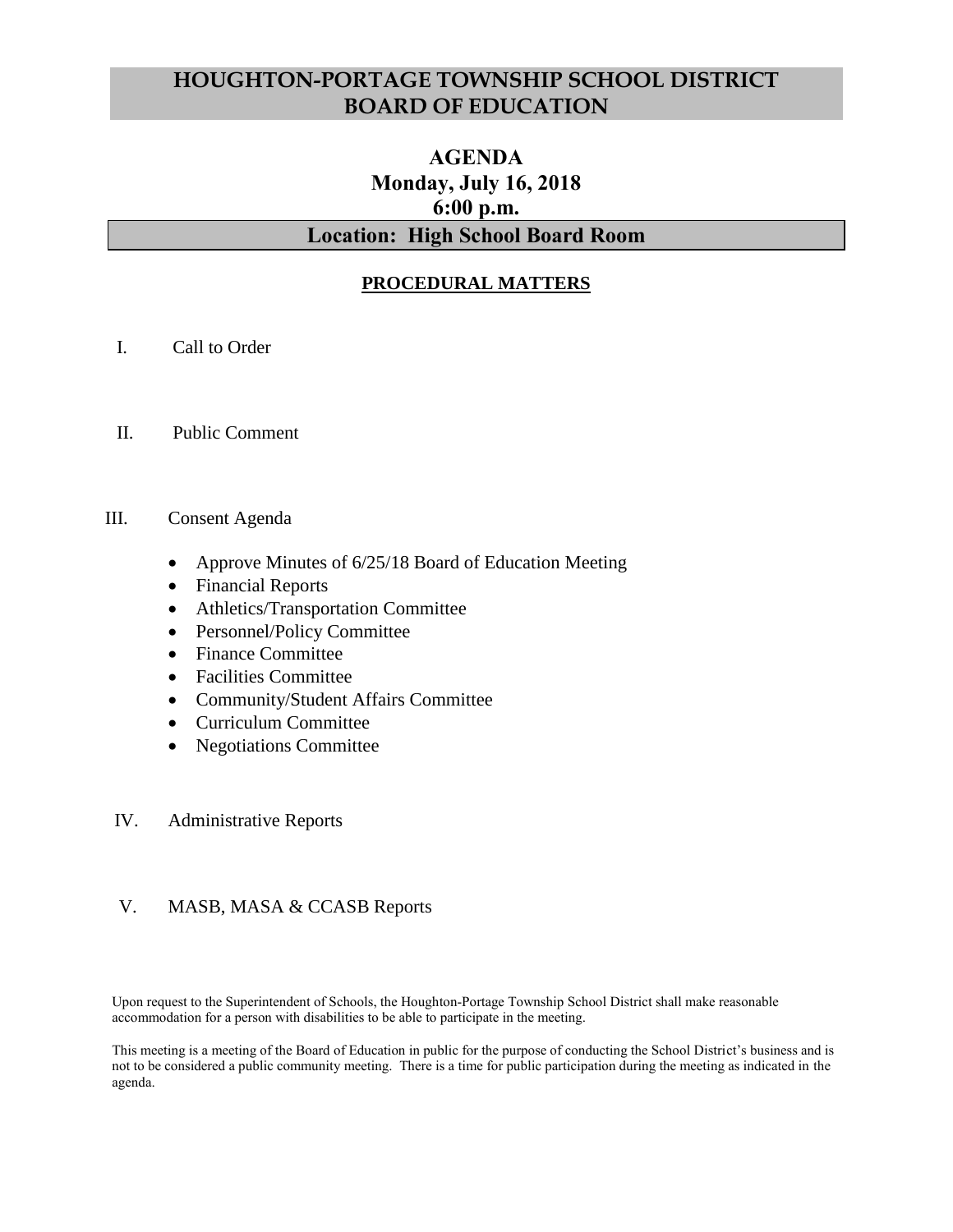- VI. Discussion Items
	- 1. Summer Updates

#### VII. Action Items

- 1. Resolution to Participate in School Bond Loan Fund
- 2. Designation of Depositories for School Funds
- 3. Designation of Signature Authority for Depository Bag
- 4. Designation of Individuals Responsible for Posting Public Notice of Meetings
- 5. Delegation of Election Duties
- 6. Adoption of Legal Reference Note
- 7. Approval of Organizational Memberships MASA, MASB, & CCASB
- 8. Approval of MASB Legislative Relations Network Program
- 9. Approval of Annual Retainer Contracts:
	- i. School Attorney
	- ii. Auditor
- 10. Designation of Carriers to Transport Students
- 11. Selection of Representative for CCASB
- 12. Approval of Board Member Travel
- 13. Resolution to Designate Julie Filpus as District Representative in Absence of Superintendent
- 14. Schools of Choice Program for 2018-19
- 15. Michigan High School Athletic Association ("MHSAA") Membership Resolution

Upon request to the Superintendent of Schools, the Houghton-Portage Township School District shall make reasonable accommodation for a person with disabilities to be able to participate in the meeting.

This meeting is a meeting of the Board of Education in public for the purpose of conducting the School District's business and is not to be considered a public community meeting. There is a time for public participation during the meeting as indicated in the agenda.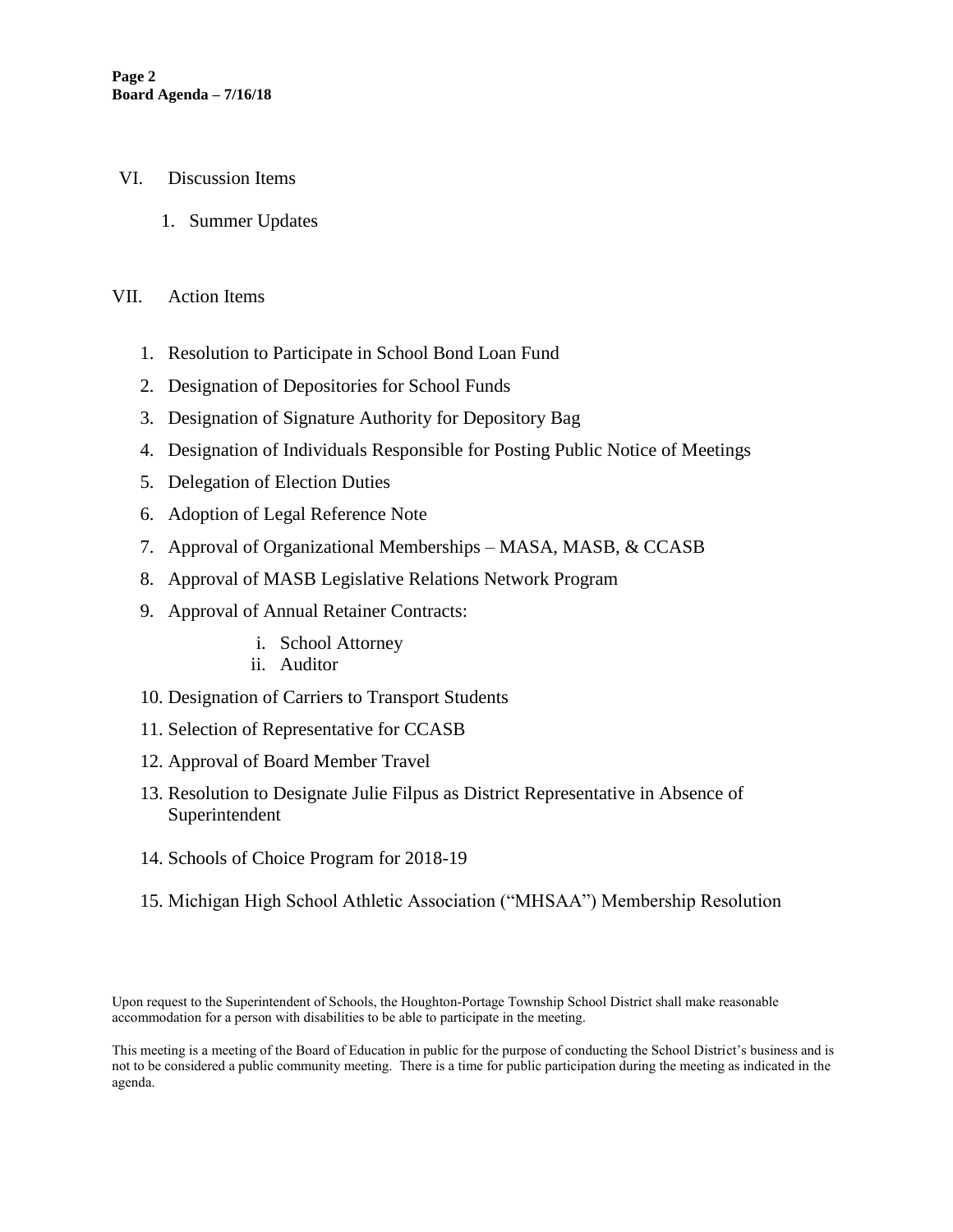- 16. Resolution Setting First Day of School for 2018-19 School Year
- 17. Resolution to Hire New Teaching Personnel
- 18. Resolution to Approve AFSCME Union Contract Agreement
- VIII. Other Concerns or Public Comment
- IX. Executive Session
- X. Adjournment

### **DISCUSSION ITEMS**

#### **1. Summer Updates**

At the time of the board meeting, the superintendent will discuss summer updates.

### **ACTION ITEMS**

### **1. Resolution to Participate in School Bond Loan Fund**

Each year we file a preliminary application to participate in the school bond loan fund. Sara Marcotte will be available to answer any questions you have about this resolution.

### **2. Designation of Depositories for School Funds**

Currently, Superior National Bank ("SNB") is the depository for the general fund, debt retirement, capital projects monies, federal tax deposits, athletics and school service accounts, and trust fund. River Valley State Bank is the depository for our trust and agency fund. The Michigan School District Liquid Fund is another depository for the general fund and capital projects. The Michigan Tech Credit Union is the depository for the elementary trust and agency account. I recommend that the Board designate these same depositories for school funds.

Upon request to the Superintendent of Schools, the Houghton-Portage Township School District shall make reasonable accommodation for a person with disabilities to be able to participate in the meeting.

This meeting is a meeting of the Board of Education in public for the purpose of conducting the School District's business and is not to be considered a public community meeting. There is a time for public participation during the meeting as indicated in the agenda.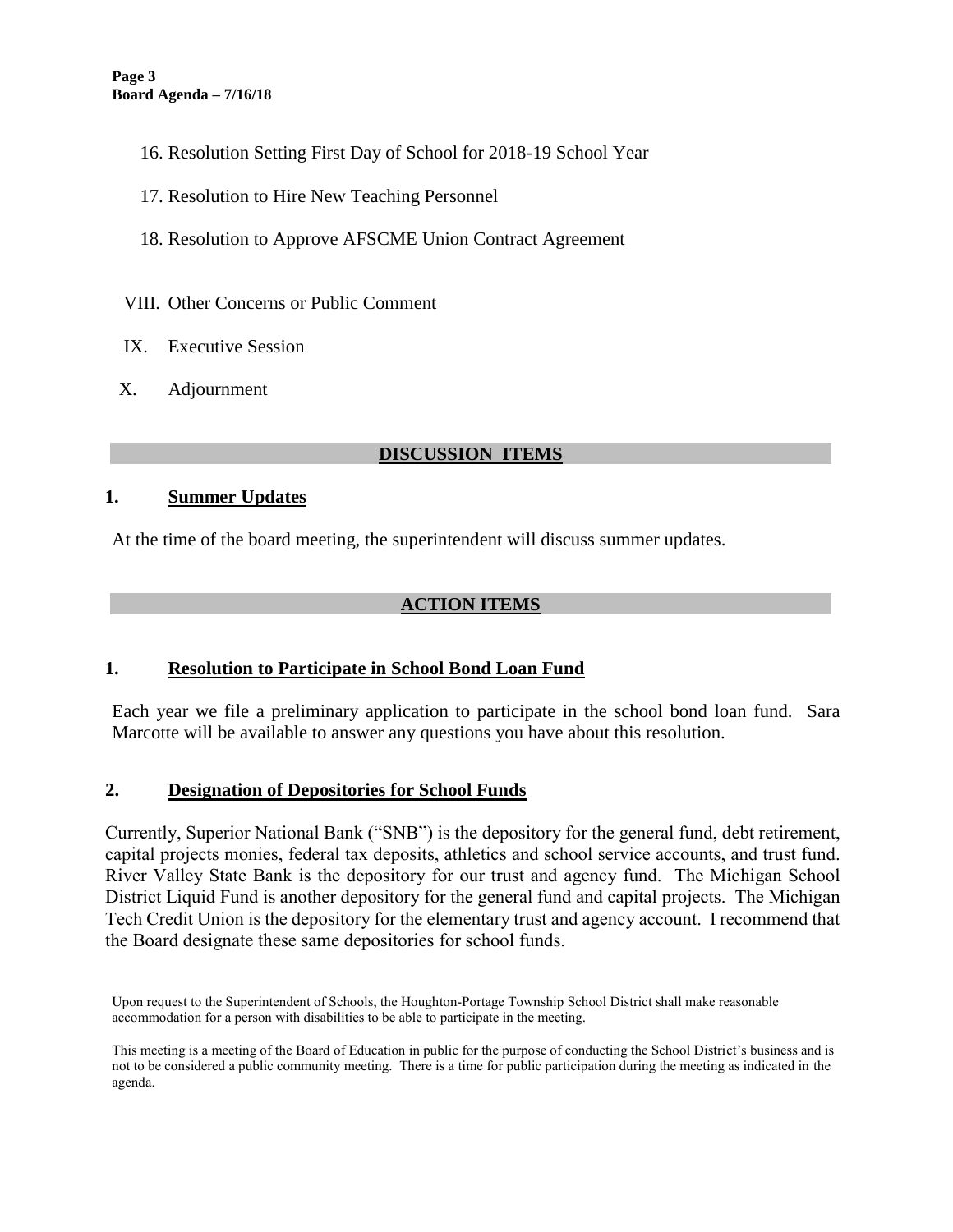#### **3. Designation of Signature Authority for Depository Bag**

The Board is required to appoint someone to act as authorized signers for the Superior National Bank depository bag. I recommend the designation of Sara Marcotte and Colette Patchin.

#### **4. Designation of Individuals Responsible for Posting Public Notice of Meetings**

The Board is required to designate someone to post notices of meetings. I recommend the designation of Colette Patchin and Shirley Belej for this job.

## **5. Delegation of Election Duties**

The Secretary of the Board of Education has discretion to delegate election duties to a member of the district's administrative staff. If duties are delegated it must be recorded in the Board's minutes. I recommend that the Board designate Sara Marcotte to serve as our election official to attend to all election responsibilities.

### **6. Adoption of Legal Reference Note**

Boards of education are required to attach an addendum to the minutes of the July meeting which indicates, in part, that the Houghton-Portage Township School District has designated themselves as a general powers school district by operational law. In addition, the terms of each of the Board members are listed as part of this addendum to the minutes.

### **7. Approval of Organizational Memberships – MASA, MASB, and CCASB**

At the time of the Board meeting, I will recommend that the Board once again participate as members of the Michigan Association of School Administrators, the Michigan Association of School Boards and MASB Legal Trust Fund, and the Copper Country Association of School Boards.

Upon request to the Superintendent of Schools, the Houghton-Portage Township School District shall make reasonable accommodation for a person with disabilities to be able to participate in the meeting.

This meeting is a meeting of the Board of Education in public for the purpose of conducting the School District's business and is not to be considered a public community meeting. There is a time for public participation during the meeting as indicated in the agenda.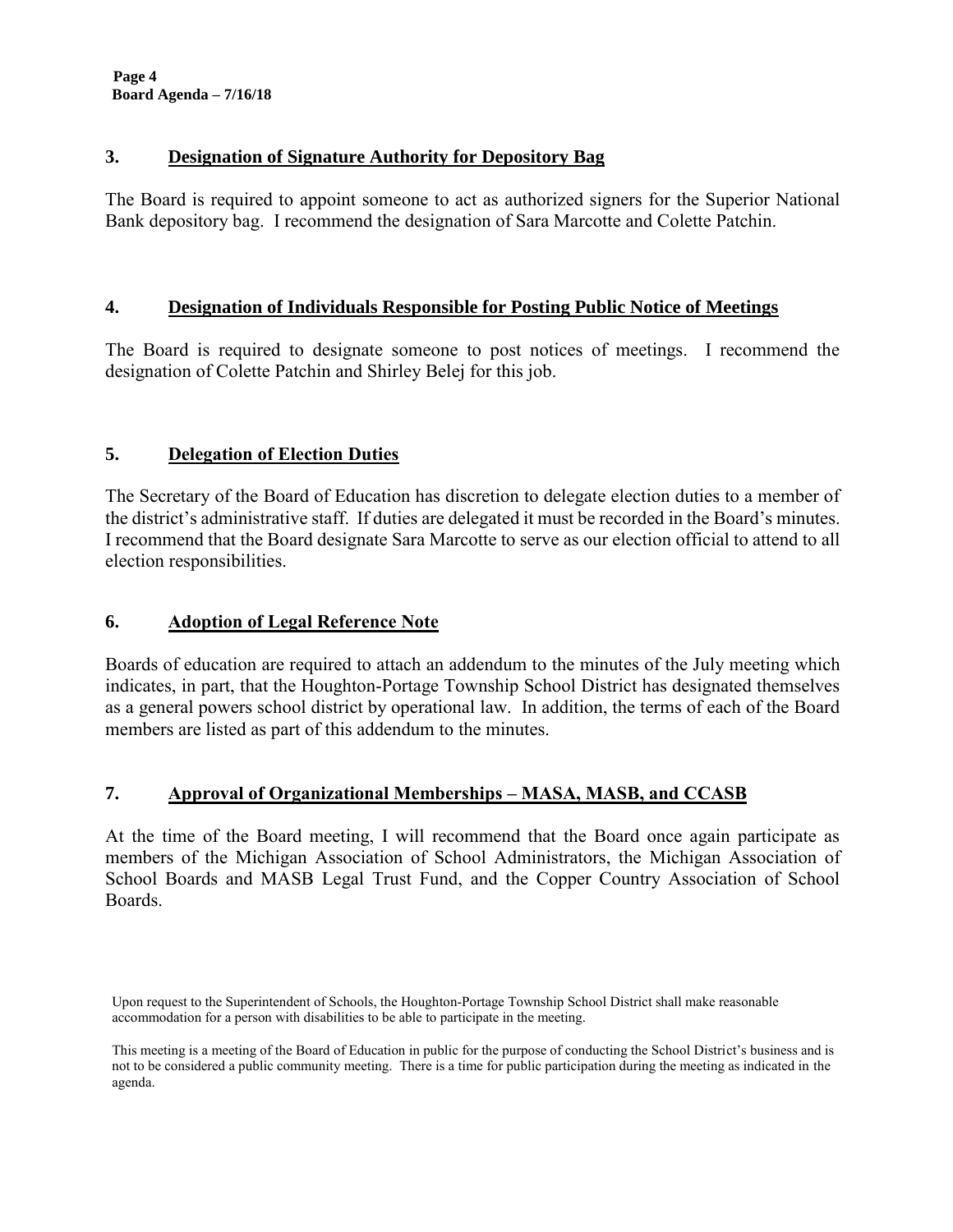**Page 5 Board Agenda – 7/16/18**

#### **8. Approval of MASB LRN Program**

At the time of the meeting, I will initiate a discussion regarding MASB's LRN ("Labor Relations Network") program. A representative must be appointed each year at this time.

### **9. Approval of Annual Retainer Contracts**

Each year at this time the Board is asked to designate the school district attorney, as well as an auditor who will oversee the financial auditing of the school district. We currently retain Thrun Law Firm for school elections and matters relating to general school law, the law firm of Neuminen, DeForge & Toutant (formerly Vairo, Mechlin & Tomasi), Houghton, as well as Ryan Law Offices of Iron Mountain, as our counselors. I recommend retaining these firms for the 2018-19 school year. In addition, we have retained the services of Rukkila/Negro & Associates of Houghton as our school auditor. Once again, we recommend Rukkila/Negro & Associates for these responsibilities.

#### **10. Designation of Carriers to Transport Students**

We should designate the buses of Lamers Transit, all area schools, Copper Country ISD, Michigan Tech University, Houghton Transit Authority, Hancock Transit, local taxi companies, R&A Transportation, and any other carrier designated by the Board or the approval of the superintendent.

### **11. Selection of Representative for CCASB**

At the time of the Board meeting, I will initiate a discussion regarding a representative for the CCASB Board.

### **12. Approval of Board Member Travel**

Each year, the Board of Education is required to pass a resolution approving Board travel to various MASB and MASA functions and seminars, the National School Board Association, the U.P. Legislative Summit, the Governor's summit and CCASB functions.

Upon request to the Superintendent of Schools, the Houghton-Portage Township School District shall make reasonable accommodation for a person with disabilities to be able to participate in the meeting.

This meeting is a meeting of the Board of Education in public for the purpose of conducting the School District's business and is not to be considered a public community meeting. There is a time for public participation during the meeting as indicated in the agenda.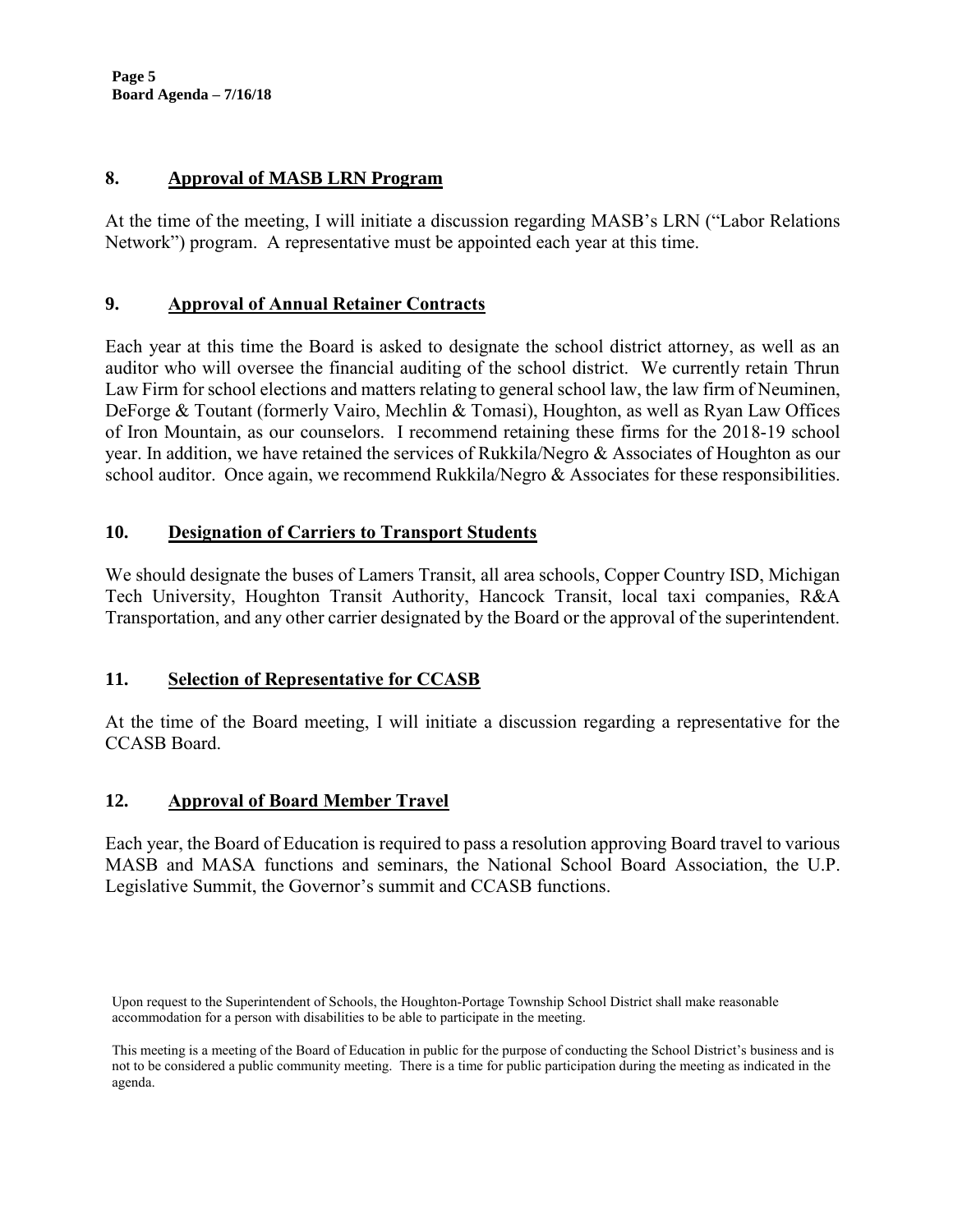## **13. Resolution to Designate Julie Filpus as District Representative in Absence of the Superintendent**

Each year the Board is asked to designate someone to handle district affairs during the absence of the superintendent. I recommend that the Board of Education designate our middle school principal, Julie Filpus, to fill this role.

### **14. Schools of Choice Program for 2018-19 School Year**

At the time of the Board meeting, I will recommend that the district participate in the Schools of Choice program for the 2018-19 school year. This would be for students who reside within the intermediate school district.

## **15. Michigan High School Athletic Association ("MSHAA" Membership Resolution**

At the time of the Board meeting, I will present the annual MHSAA resolution, which must be approved by the Board of Education, indicating our participation under the guidelines of MSHAA.

## **16. Resolution Setting the First Day of School for 2018-19 School Year**

At the time of the Board meeting, I will request that the Board pass a resolution setting a student start date of Tuesday, September 4th, for the 2018-19 school year.

### **17. Resolution to Hire New Teaching Personnel**

At the time of the Board meeting, I will request that the Board pass a resolution to hire the following teachers:

> Cheryl Decker – Middle School Social Studies Jesse DePue – High School Science Ashley Dunstan – 4<sup>th</sup> Grade Brandi Hainault – Kindergarten Katelyn Liubakka – High School Social Studies Morgan Niemela – High School English Blaire Zenner – Kindergarten

Upon request to the Superintendent of Schools, the Houghton-Portage Township School District shall make reasonable accommodation for a person with disabilities to be able to participate in the meeting.

This meeting is a meeting of the Board of Education in public for the purpose of conducting the School District's business and is not to be considered a public community meeting. There is a time for public participation during the meeting as indicated in the agenda.